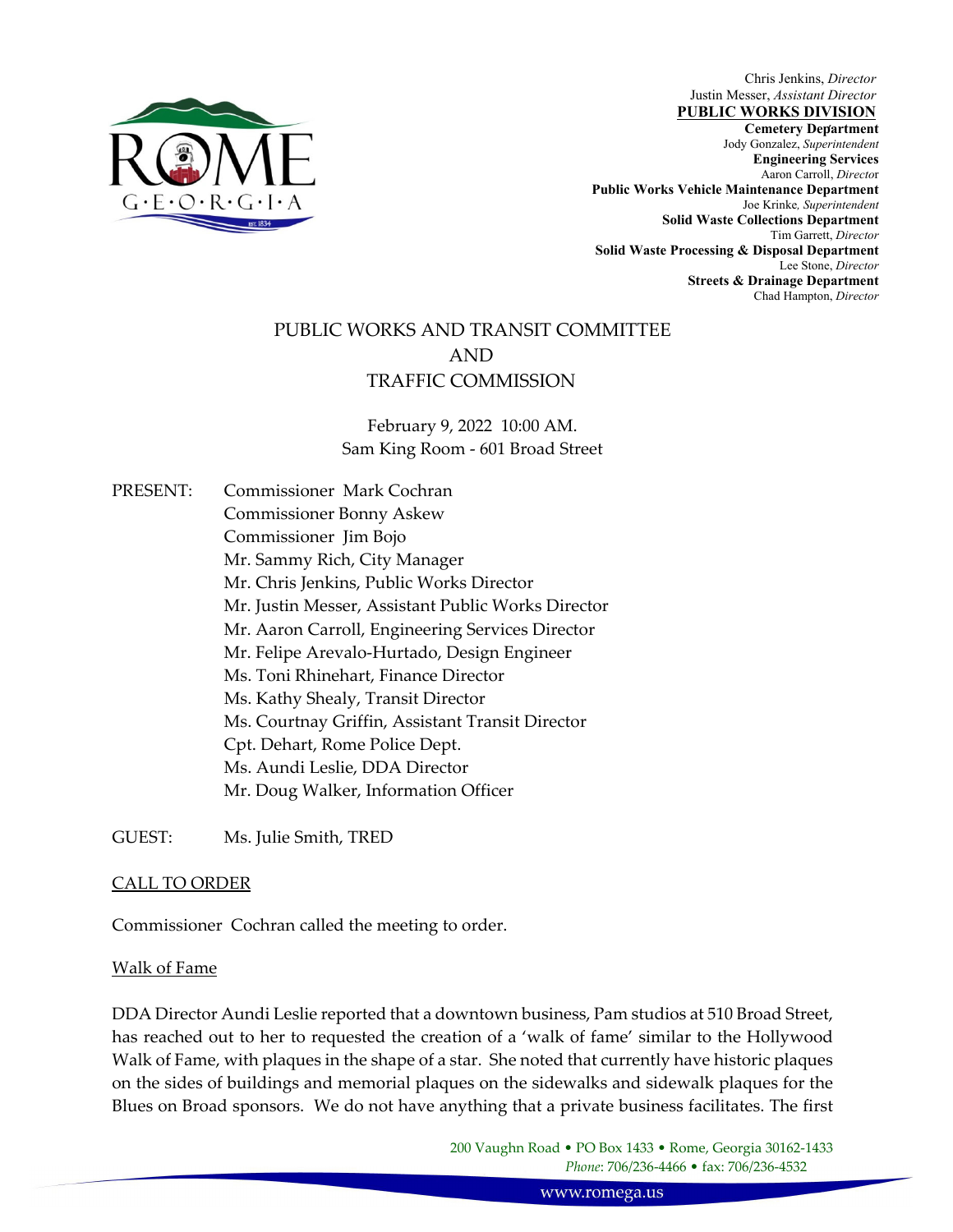person they want to recognize is Bobby Lee Cook who sold them the building. Mr. Jenkins noted this came up several years ago about the same time that the dancing flower project came up. At that time, we discussed the need for an authority to judge what art would be accepted or not, which is when the Arts Committee was formed to manage and evaluate this type of request. Ms. Griffin noted that she is uncomfortable with a private business determining who should be memorialized in a public space.

#### REVIEW AND APPROVAL OF MINUTES

The minutes of the previous meetings were approved by common consent.

## POLICE REPORTS

The Accident/DUI reports were distributed for review.

#### TRANSIT OPERATIONS

#### Gainesville Bus Transfer

Ms. Shealy reported the four buses we have been expecting from Gainesville Transit have been transferred to us.

Section 5307 Capital and Operating Grant Approved for FY 23

Ms. Shealy reported the 5307 Capital and Operating Grant has been approved and we were able to get a trolley approved in under that Grant as well. She added that this is an 80/10/10 grant where the Federal portion is 80% and the City and State each contribute a 10%.

#### Ford Cutaway Bus Cancellation

Ms. Shealy reported the 4 cutaway buses we had ordered in August under a State contract have been canceled. The company has canceled all outstanding orders due to supply shortages. The State is working on a new contract.

#### Bus Manufacturing Plant Visit, San Francisco

Ms. Griffin recently reported on her recent visit to the bus manufacturing plant in San Francisco, where she was accompanied by Purchasing Director, Becky Smyth and Shop Supervisor Byron Bradfield. She reported they were able to procure three low‐floor Gillig buses. She presented several photos of the buses, noting they fit in well with the current colors we use already and the design will be a great addition to our fleet. Ms. Griffin added that there are still some supply chain difficulties for parts and components needed to complete the order but we are hoping they will go into production in September to be delivered by November.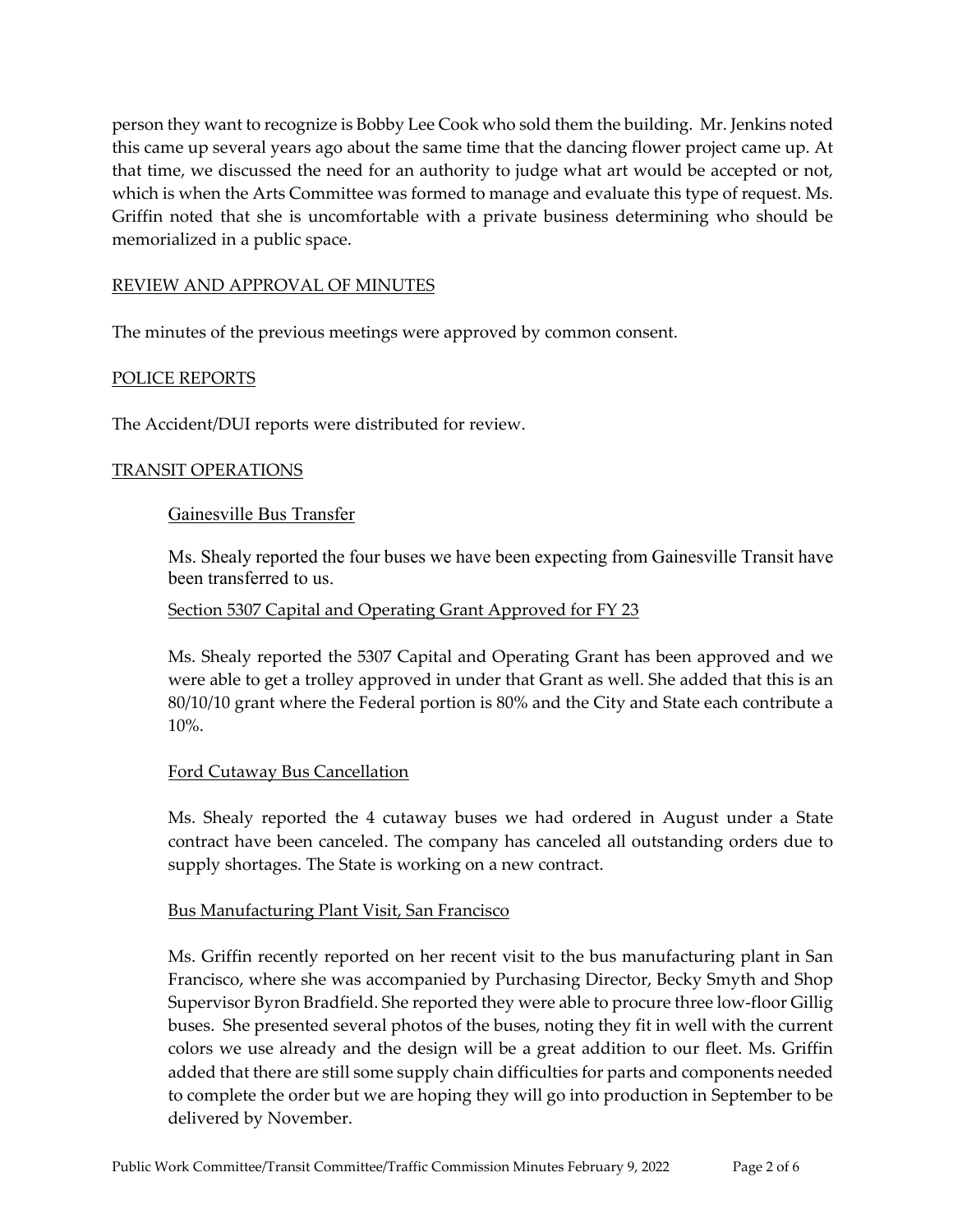Ms. Griffin stated the addition of these buses will be a great step toward our rebranding and will assist us in advancing our Transportation Plan. The Gillig buses are 29ft. in length and seat 28 passengers. She noted the City doesn't have to pay anything on these. Ms. Shealy added that this type of bus is priced at approximately \$500,000, and contract for them was changed from 80/10/10 to 100%.

## Request to extend free ridership though Dec. 31, 2022,

Ms. Shealy requested, with GDOT's approval to extend free ridership through the December 31, 2022. She noted that ridership has doubled since we implemented free ridership. She noted that she is required to hold a public hearing for citizen input after six‐months of free ridership.

Commissioner Askew asked if this would include Paratransit service. Ms. Griffin replied that it would not include Paratransit, which is a separate mode of transport by appointment that requires an application and medical documentation. This service is supplemented by DHS.

Commissioner Askew moved to extend free ridership through December 31, 2022. Commissioner Bojo seconded. The motion carried.

Commissioner Askew asked if the trolley must be used on a fixed route and if it must be used only in the City. Ms. Griffin replied that when we proposed the trolley we had to also propose a route with the request. Ms. Shealy noted that we can provide service in the county under a rural transportation program. We did not establish a route in our request but stated our intent to utilize this service to bring more college students as well as tourists into the downtown area.

Commissioner Bojo asked if the County has approached us about service to Lindale. Ms. Shealy stated they have not, but it has been discussed in development studies.

## Financial report

Ms. Rhinehart presented the November Financial report. She noted that revenues for Main line are down \$10,660 due to the free ridership. Paratransit revenues up by \$11,700. The transit alliance are two or three months behind so this report reflects revenues through August. Since this report we have received one or two more payments.

Revenues for operating federal money is through August. We know have received \$2.134 million through November. Capital revenue for operating capital is now at \$109,000. Under expenses she noted Main Line expenses are up about \$41,000 while Tripper services are down \$23,638 from 2020. She noted that we still pay maintenance, insurance and depreciation on the tripper buses we still have. Ms. Griffin noted that we disposed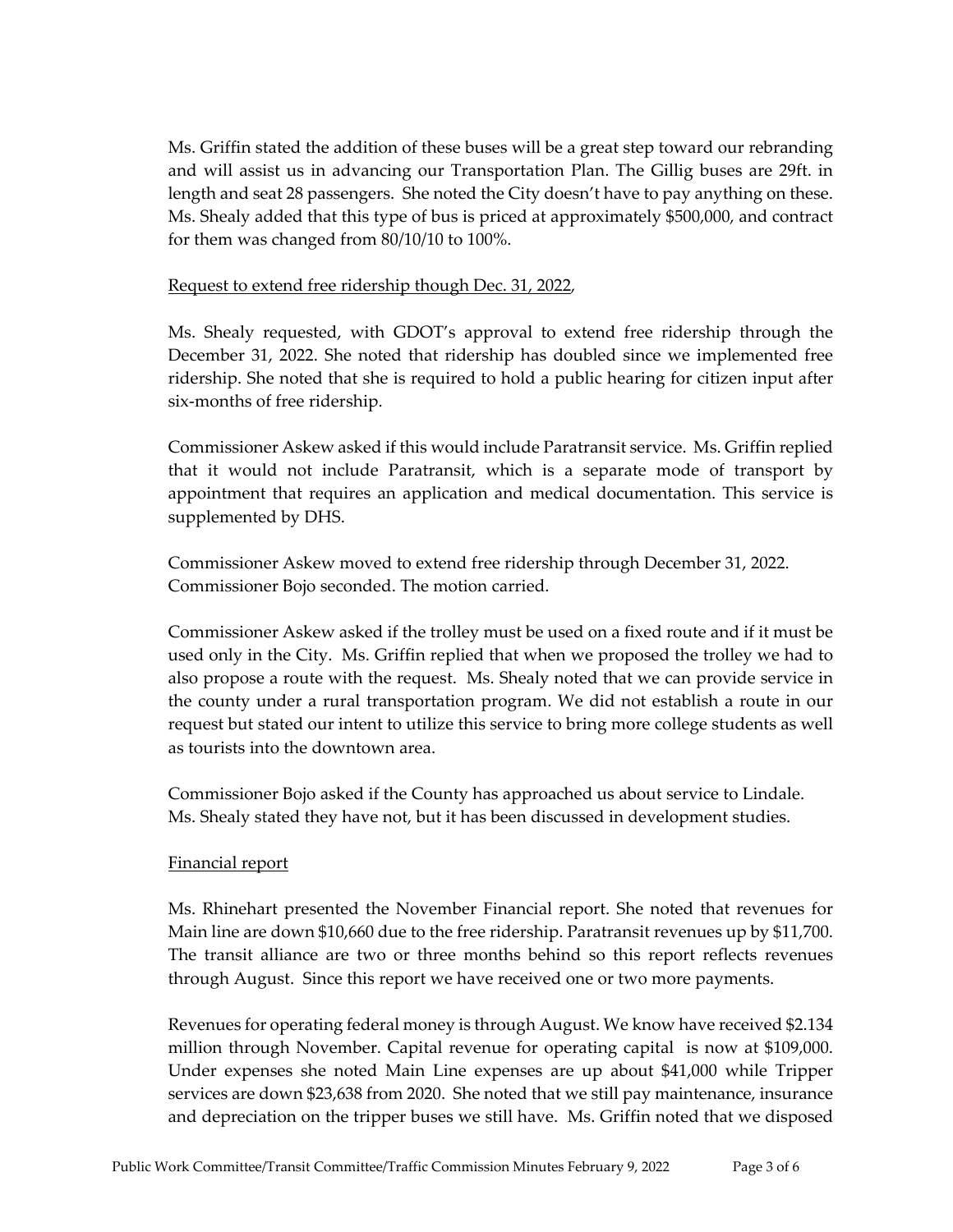of six of them but still have 30. After multiple listings, we are looking at other options currently.

#### OLD BUSINESS

## Speed Tables for 200 Block

Mr. Jenkins reported that Mr. Rich asked him to discuss installing a speed table in the 200 Block of Broad Street since we have had so many good comments about the one installed in the 400 block. The cost for that one was a little under \$10,000. Commissioner Bojo asked if a permanent one would be less expensive. Mr. Carroll noted it would be more expensive and would require disrupting traffic for some time to install.

Commissioner Cochran asked Mr. Carroll if he could look at pricing for a permanent speed table similar to what they have at Berry College. Mr. Carroll agreed.

#### Painting of Broad Street Poles and Signs

Mr. Carroll reported that we recently opened bids for the painting on Broad Street. We had four bidders with a pretty good range but the two at the bottom were within 3% of one another. It is our intent to go with the second highest bidder after researching the companies. We hope to sit down with them next week for a preconstruction meeting. All the signs that are hanging now will be replaced with backing in black so that over time any rust stains will not show. The traffic signals will be replaced and will be bracketed mid‐way up the pole instead of hanging below. This work should begin sometime in March. The painting portion of the project will be done by IDS Painting, LLC out of Lawrenceville with a price of \$60,150.

#### Park Hokes Park Project Update

Mr. Carroll noted the City is providing civil engineering on this project and Robert Noble is the architect. The first bid opening was extremely high with only a single bidder. The bids will be reopened on Feb 17<sup>th</sup>.

Mr. Carroll noted we open bids tomorrow for the manufacture of our bridge over Big Dry Creek on the Mount Berry Trail. We will put out a separate bid soon for installation.

#### NEW BUSINESS

#### Resolution to Rename a Portion of West 8<sup>th</sup> Street to "Sara Wright Way"

Mr. Jenkins presented a request to rename the portion of West  $8<sup>th</sup>$  St. from Avenue B to its dead end to Sara Wright Way. The request was made by Luke Chaffin at Toles Temple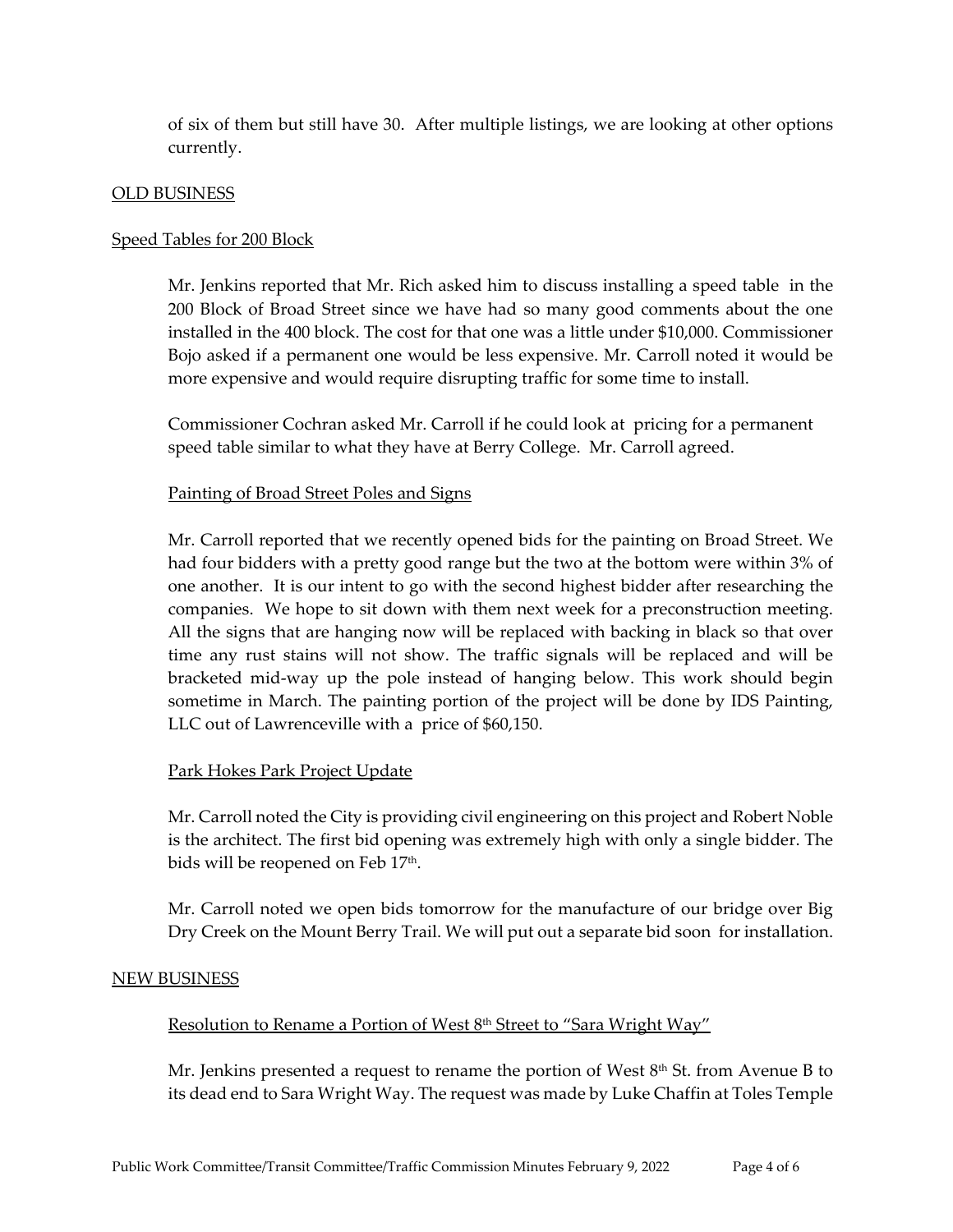and Wright. This portion of the street connects to the back driveway and parking lot of their building. There are no mailing addresses on this block to be affected by the change.

Commissioner Cochran asked staff to get Mr. Chaffin to send a bio for Sara Wright the Commissioners can review prior to voting on the request via email.

## Traffic Calming Device on South Broad St.

Mr. Jenkins reported there is a section on South Broad Street where the light post is frequently hit by vehicles and has to be replaced by Georgia Power, who has suggested the pole be relocated. He and Mr. Carroll have decided to first try placing a speed detection sign in advance of the area where the accidents occur to slow people down before they reach it. They recommended purchasing an additional solar powered speed detection sign like the one placed on Turner Chapel Road to be placed on South Broad Street.

Commissioner Bojo moved to approve the recommendation. Commission Askew seconded. The motion carried.

## GE Trail Usage

Mr. Jenkins reported there have been motorcycles seen on the GE Trail which is not the intended use. In order to enforce our intended use, which is for bicycles and pedestrians, he plans to place a sign prohibiting motorized vehicles.

Mr. Jenkins reported that since we there has been some recent interest in using the GE parking lot for events, this property will be handled going forward by the City Clerk's office as an additional facility that can be rented out. A separate area will be designated to belong to the trails.

## OTHER

Commissioner Cochran asked for updates on the following items:

- Striping on Riverside  $Pkwy -$ Commissioner Cochran noted he has received complaints about it being difficult to see at night. Mr. Jenkins noted that the road is scheduled for paving this year and will be restriped at that time. We are currently waiting on road ratings to be completed by our consultant and then paving will be prioritized. We have \$1.4 million in capital budget for paving so we will be able to get Riverside Pkwy paved this year, likely in the summer.
- Red Light at Chatillon and Riverside Pkwy Commissioner Cochran asked if the former GDOT District Engineer we have hired as consultant is looking into a red light at the new car wash at Riverside Pkwy and Chatillon. Mr. Jenkins said staff has met with him a